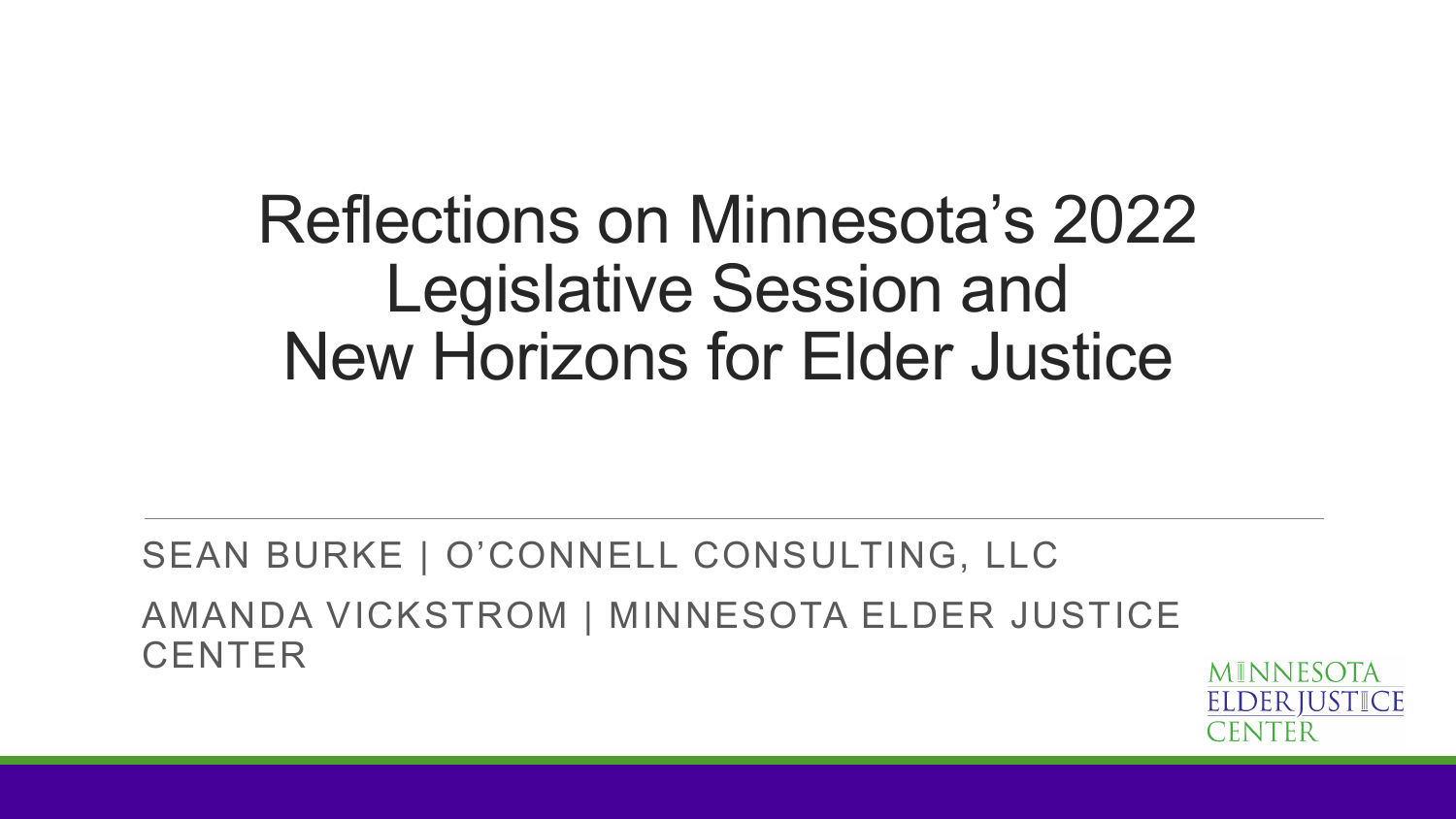### Agenda

- •What Happened?
	- 2022 Session Re-Cap
- •What's Next?
	- Summary of Key Issues for 2023
- •Further Horizons for Elder Justice Issues
	- Elder justice policy issues to consider over the next 5-10 years

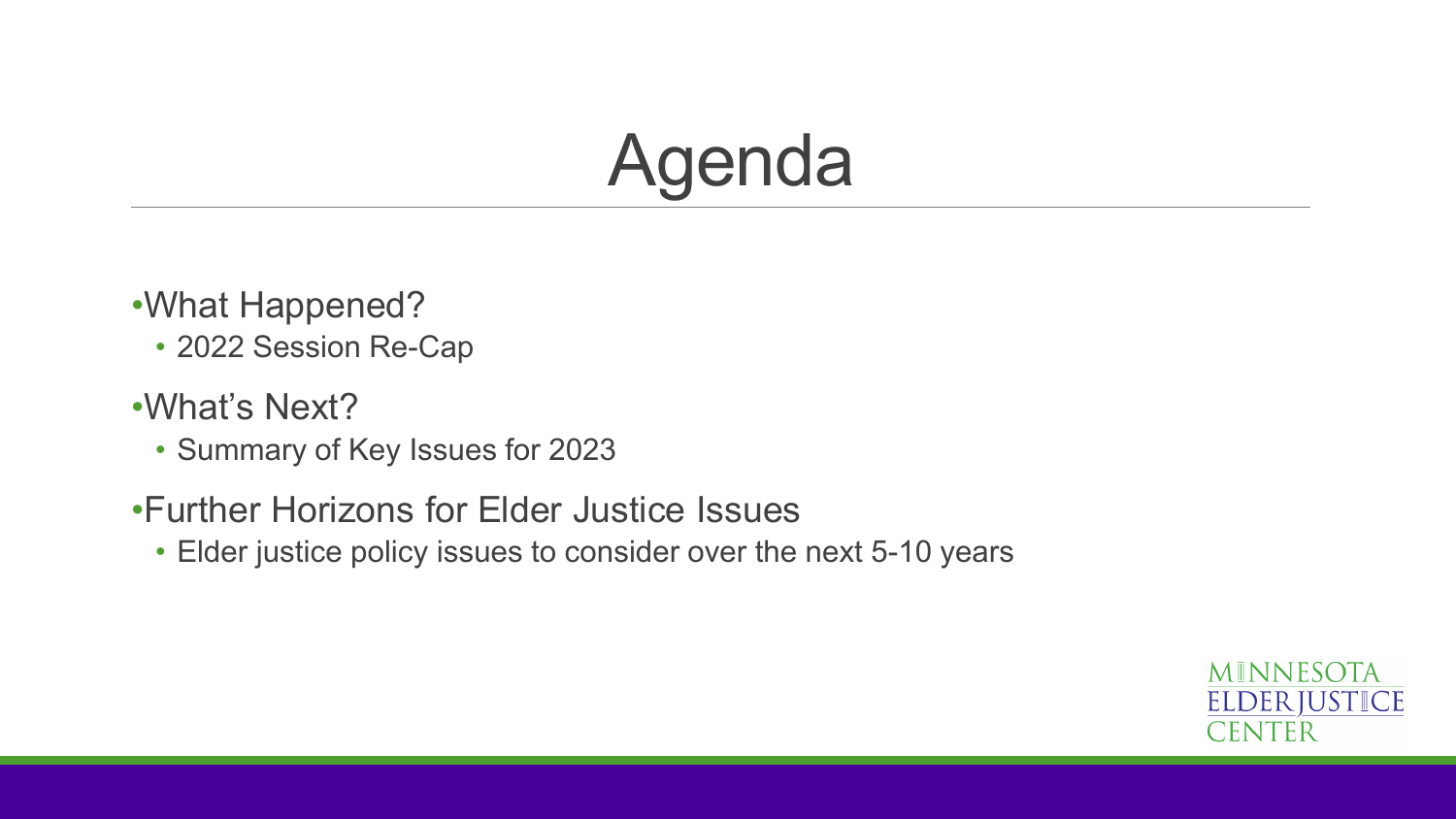# **What Happened (So Far)**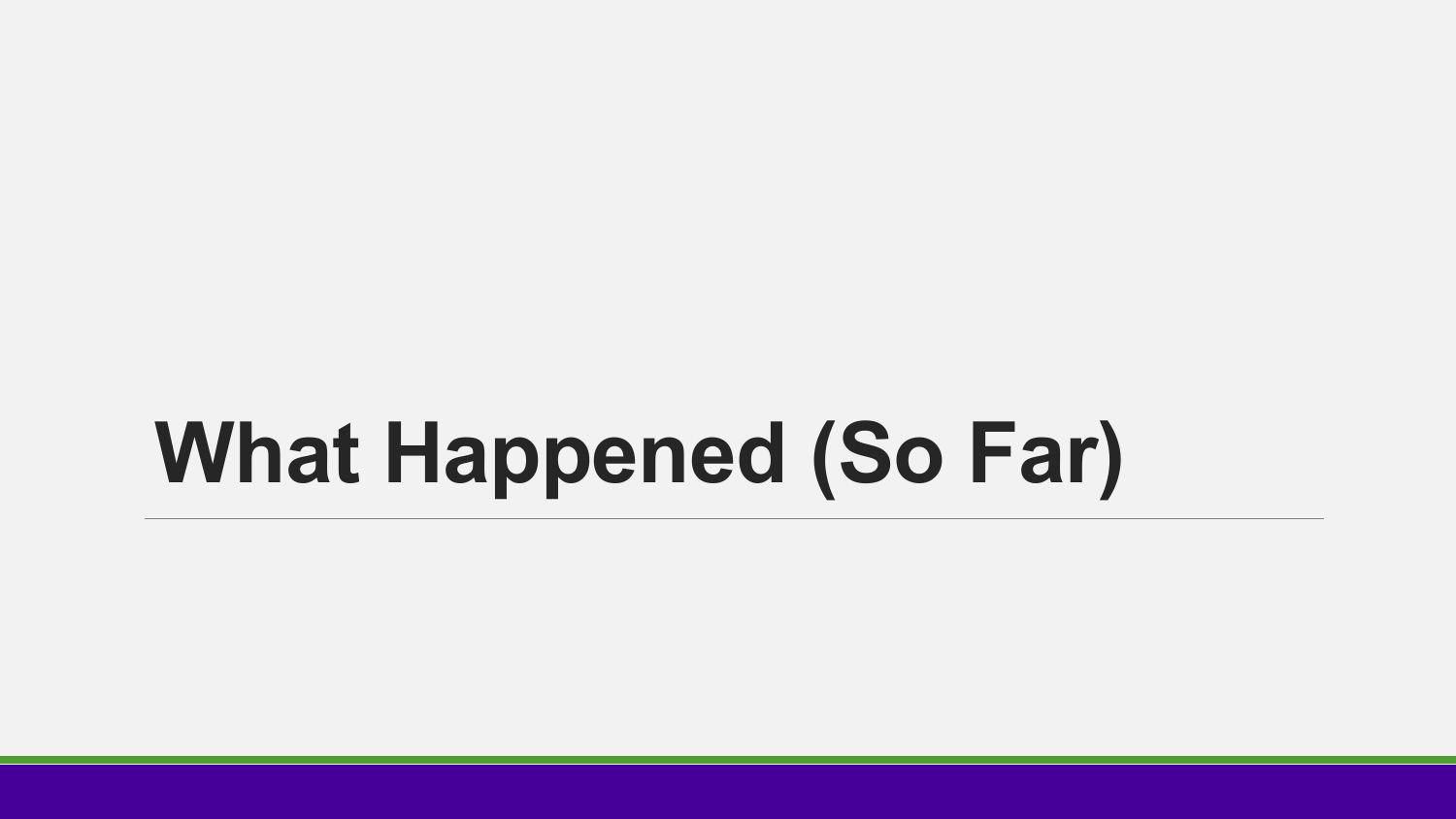## **Billions of State Surplus Dollars Remain Unspent**

- Context is critical:
	- All lawmakers were up for re-election
	- Re-districting occurred in Feb
	- Lots of retirements and changes coming
- Close to \$3 billion of federal and state money spent on unemployment trust fund and \$500 million on frontline worker pay in a deal earlier in session
- Speaker of the House Hortman (DFL), Senate Majority Leader Miller (GOP), and Gov. Walz (DFL) forged an agreement on spending, taxes, and reserves

MINNESOTA **ELDERIUSTICE**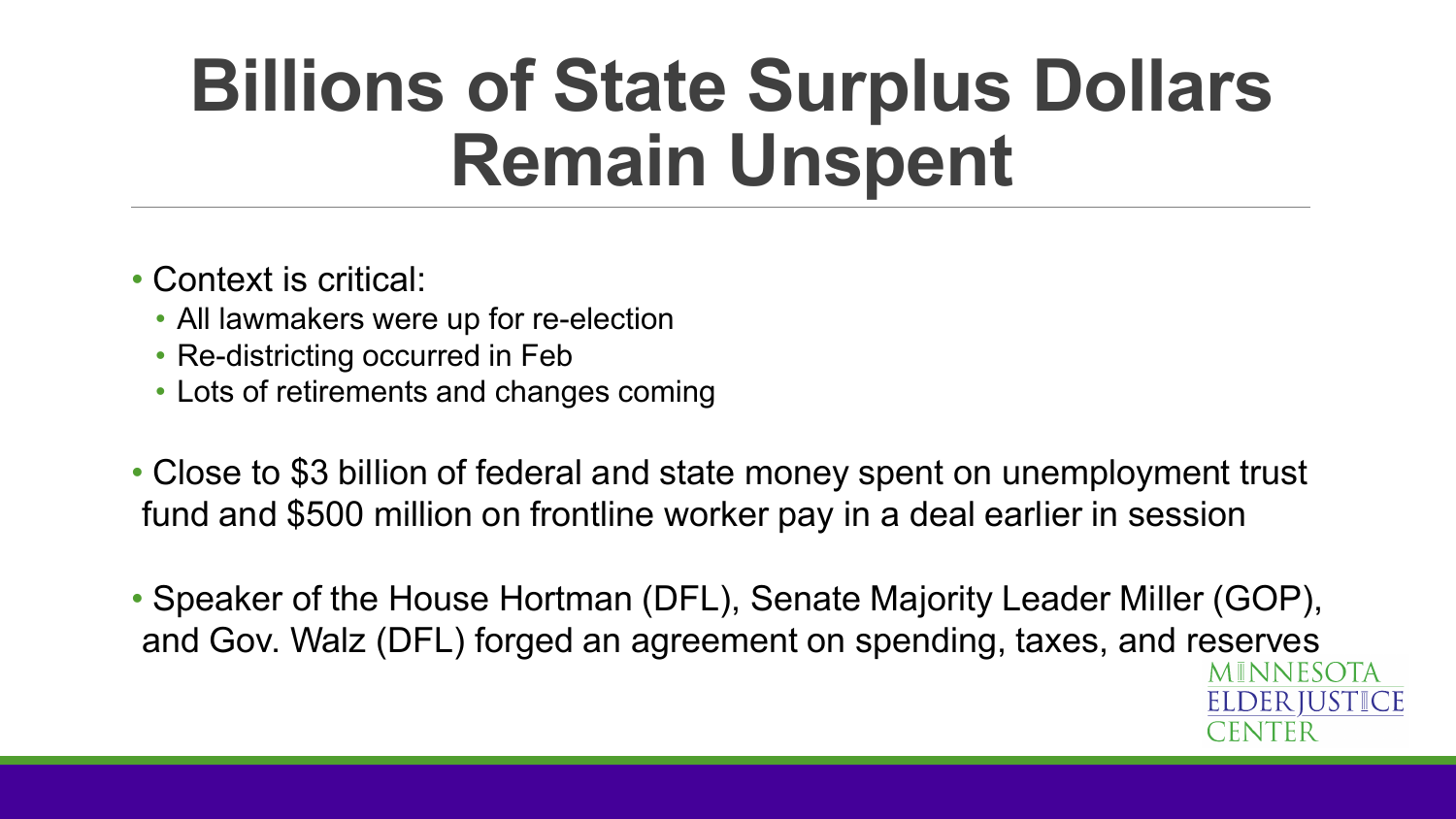# **Billions of State Surplus Dollars Remain Unspent**

- The leadership deal allotted \$1 billion dollars to HHS spending and \$600 million for public safety.
- As conference committees debated the specifics of their bills, things began to stall in the final days of session with time running out.

#### • In HHS:

- GOP proposal spent most of the money on staffing issues in long term care
- DFL proposal included money for that issue (not as much) and for other programs including homelessness and early childhood issues.

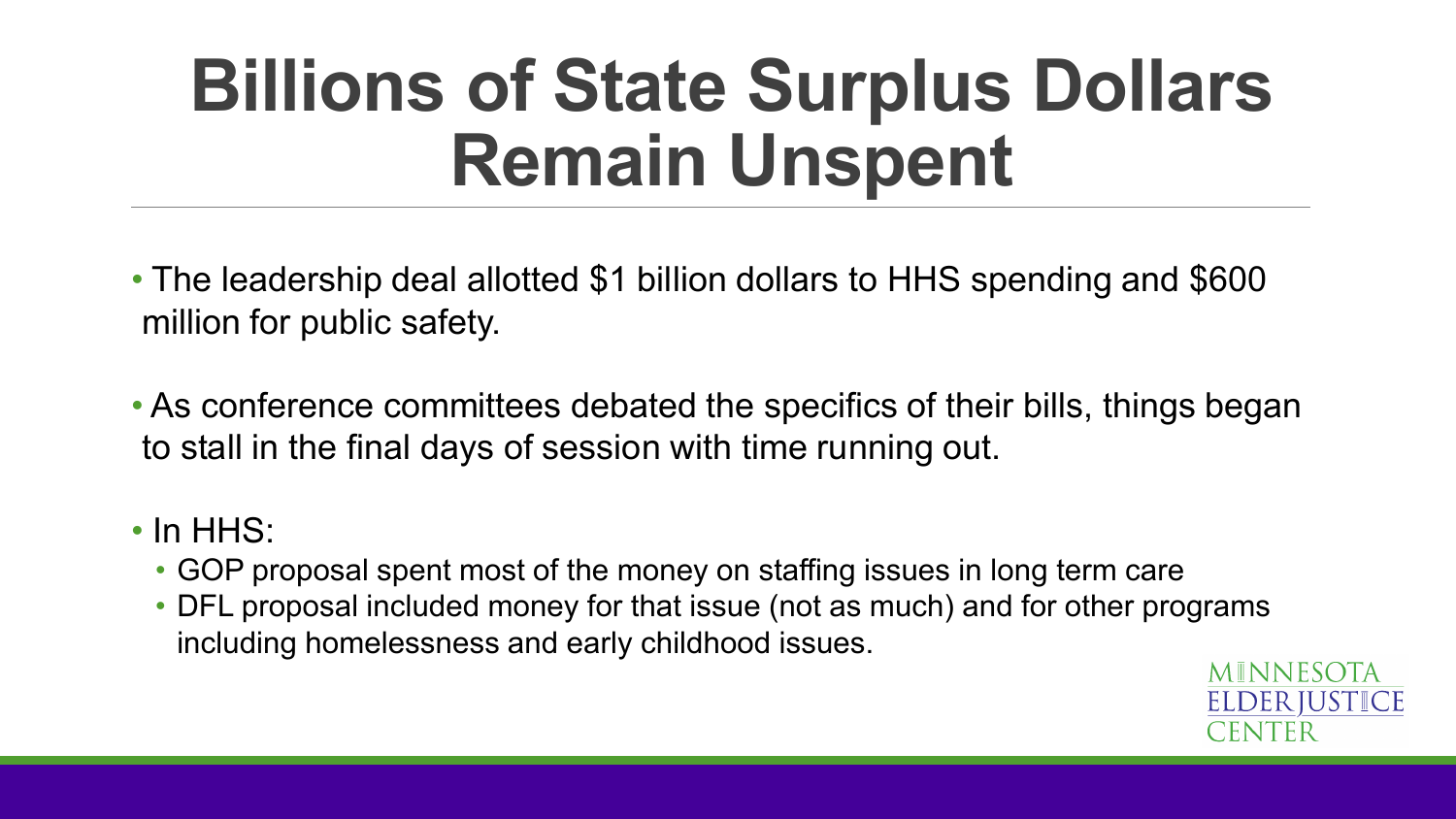# **Special Session?**

- Session ended on May 23
- Many lawmakers and organizations are calling for a special session to pick up where they left off and finalize the "deal" that leadership made
- So far, there does not appear to be movement toward a special session while lawmakers are gearing up for the election in November

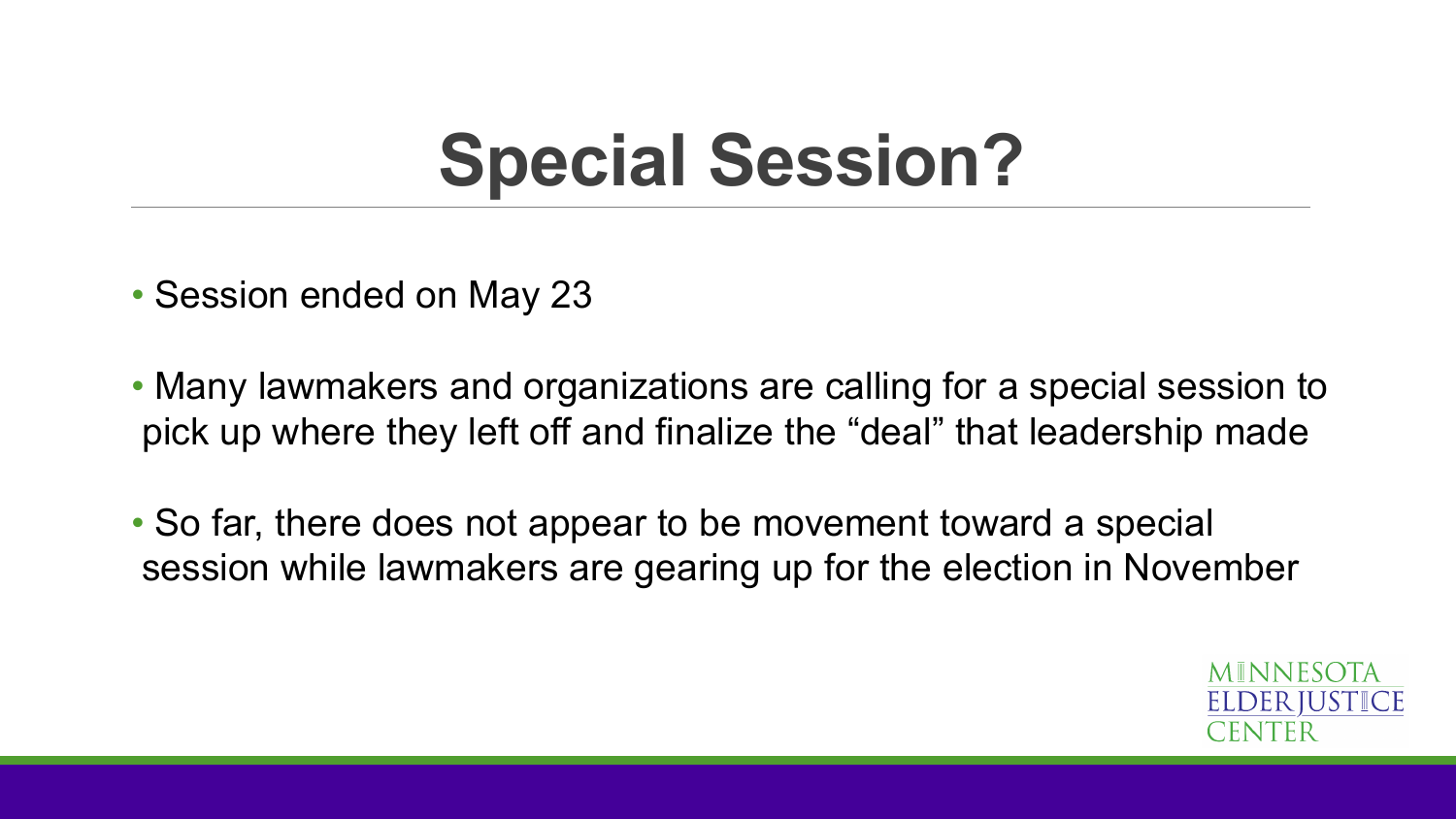# **So did anything pass? (Yes!)**

- A Health and Human Services policy bill with items of agreement between house and senate passed and was signed into law. It includes:
	- The Vulnerable Adult Act re-design Phase 1
	- Change of Ownership requirements in Nursing Homes
- Over 95 million dollars for mental health services for children and adults.

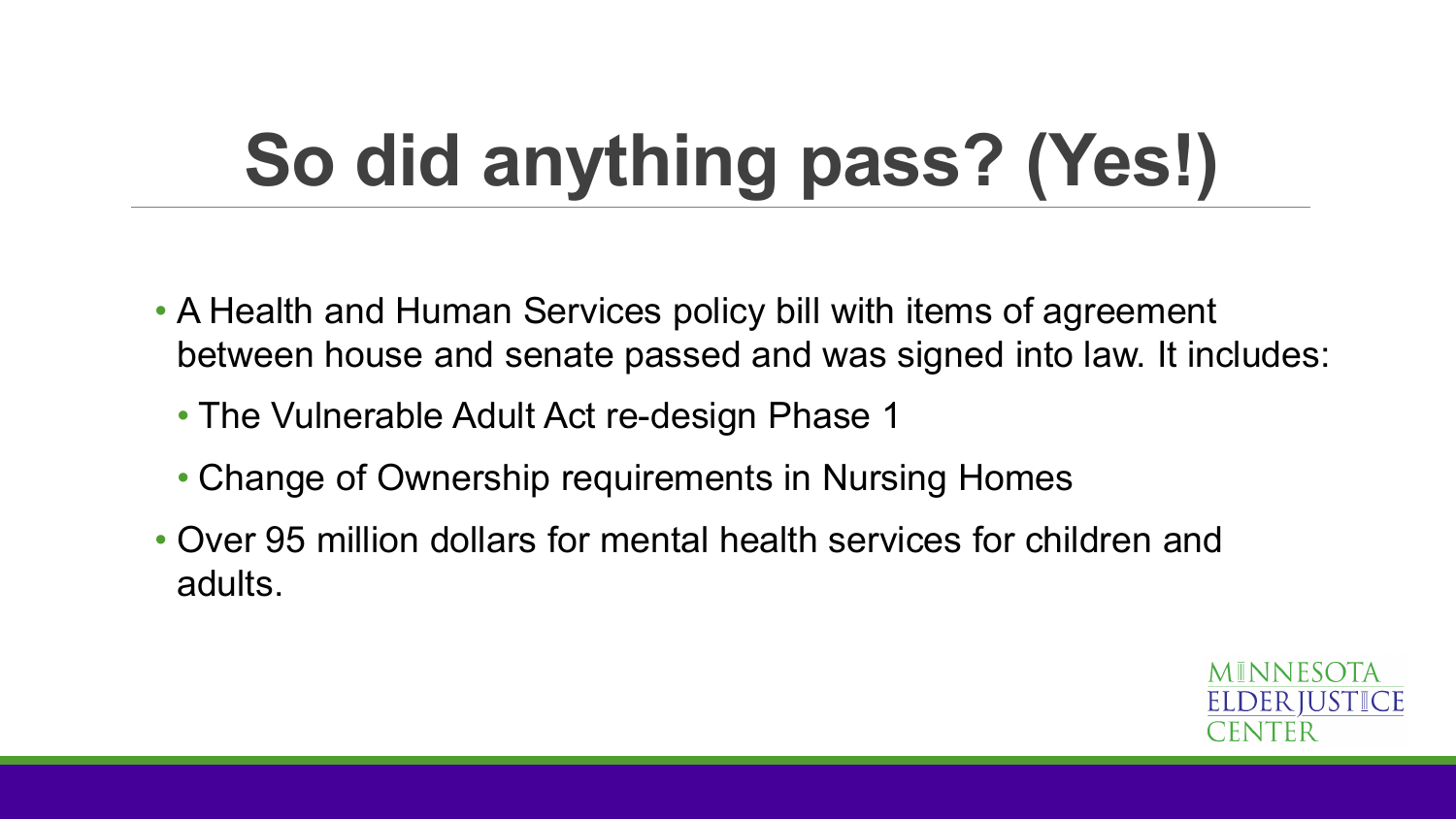# **Adult Protection Re-Design**

- Among many other changes:
	- •Counties are required to make public investigative priorities
	- •Definition of familial neglect was modified to incentive services.
	- •Created "two-track system" for self-neglect to encourage person-centered services.

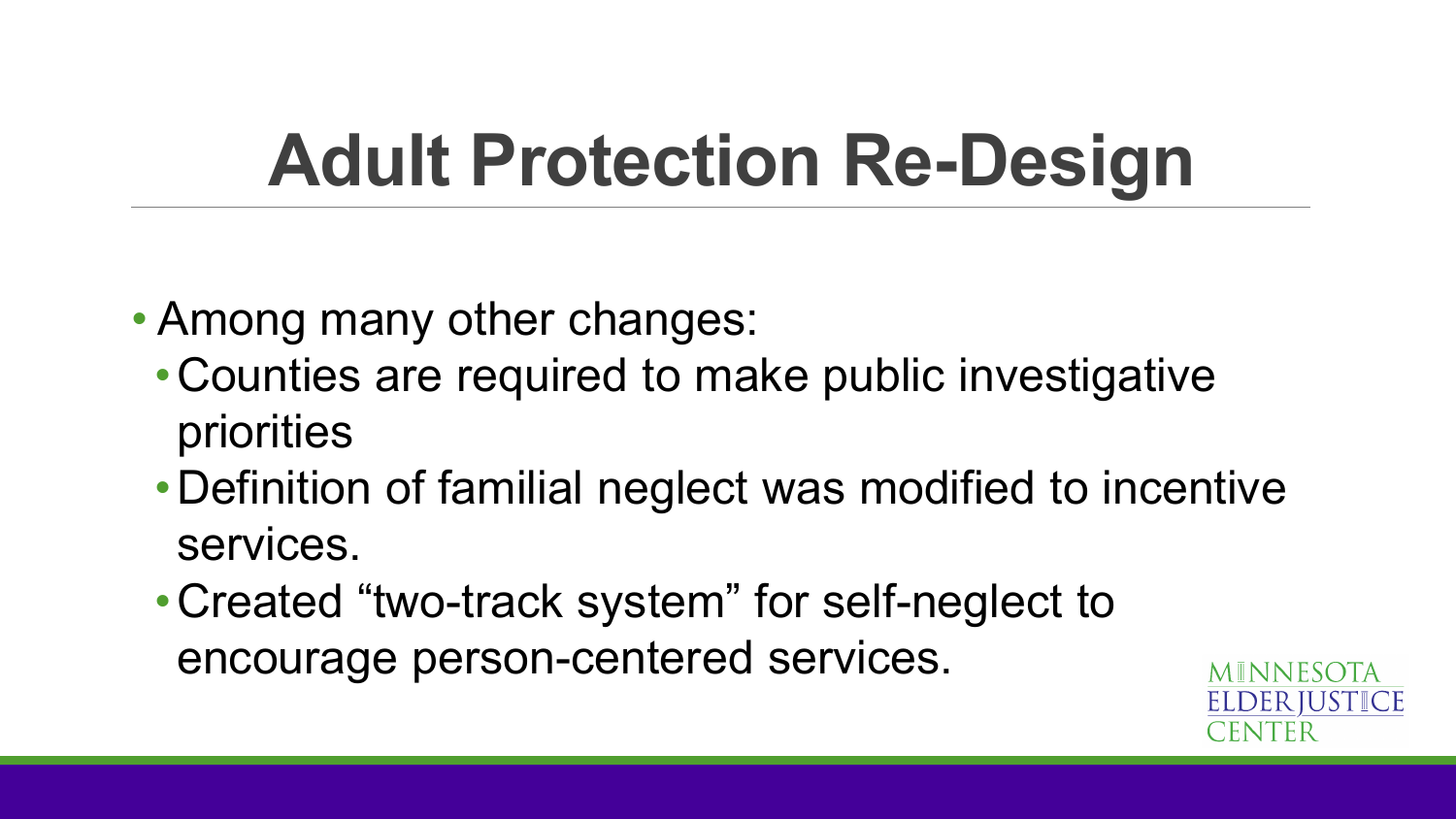# **Key Issues for 2023**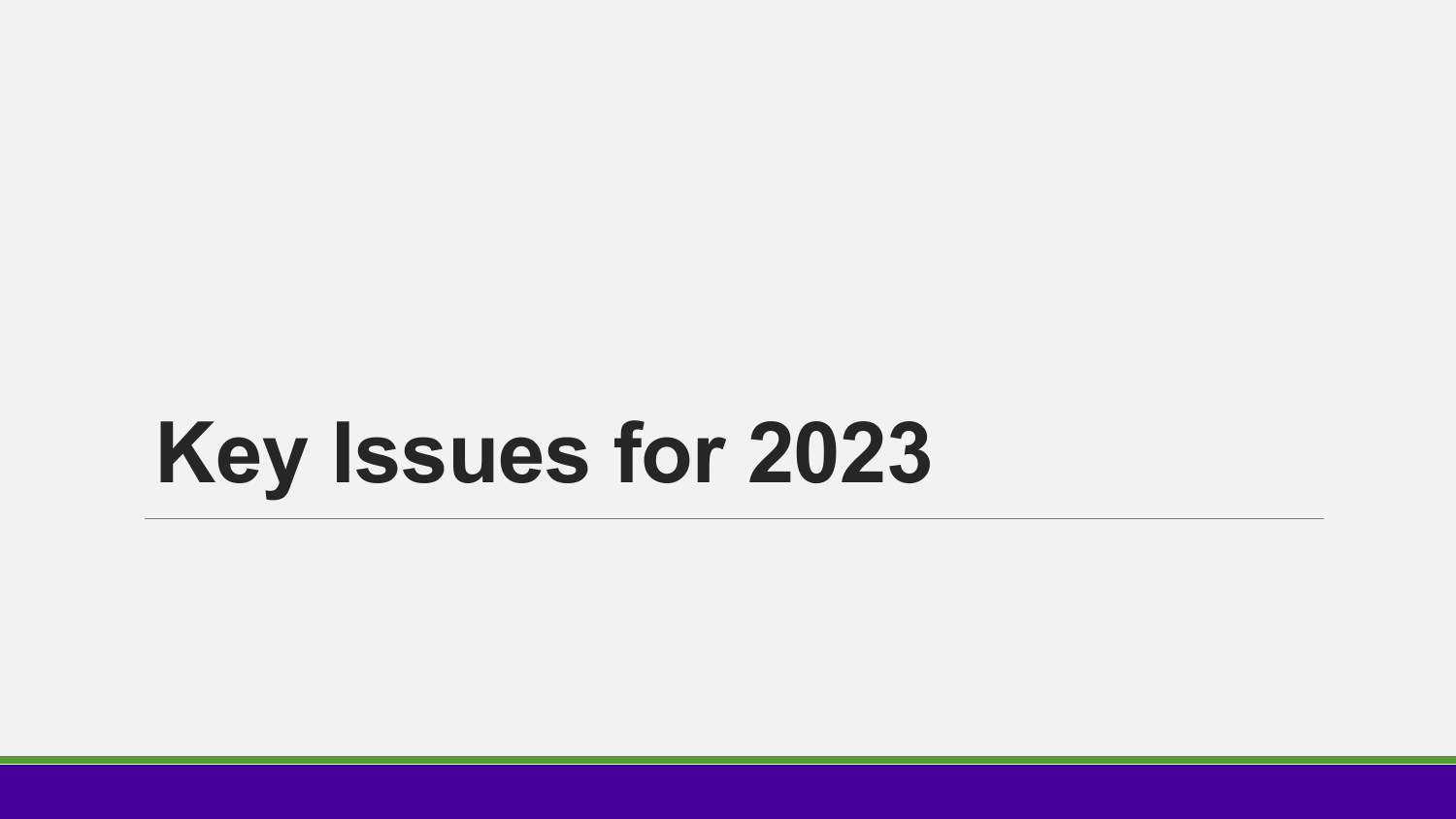#### **More Work to Do**

• Staffing in long term care settings

• Services for in-home care

• Long-term care settings policy (Assisted Living and other settings)

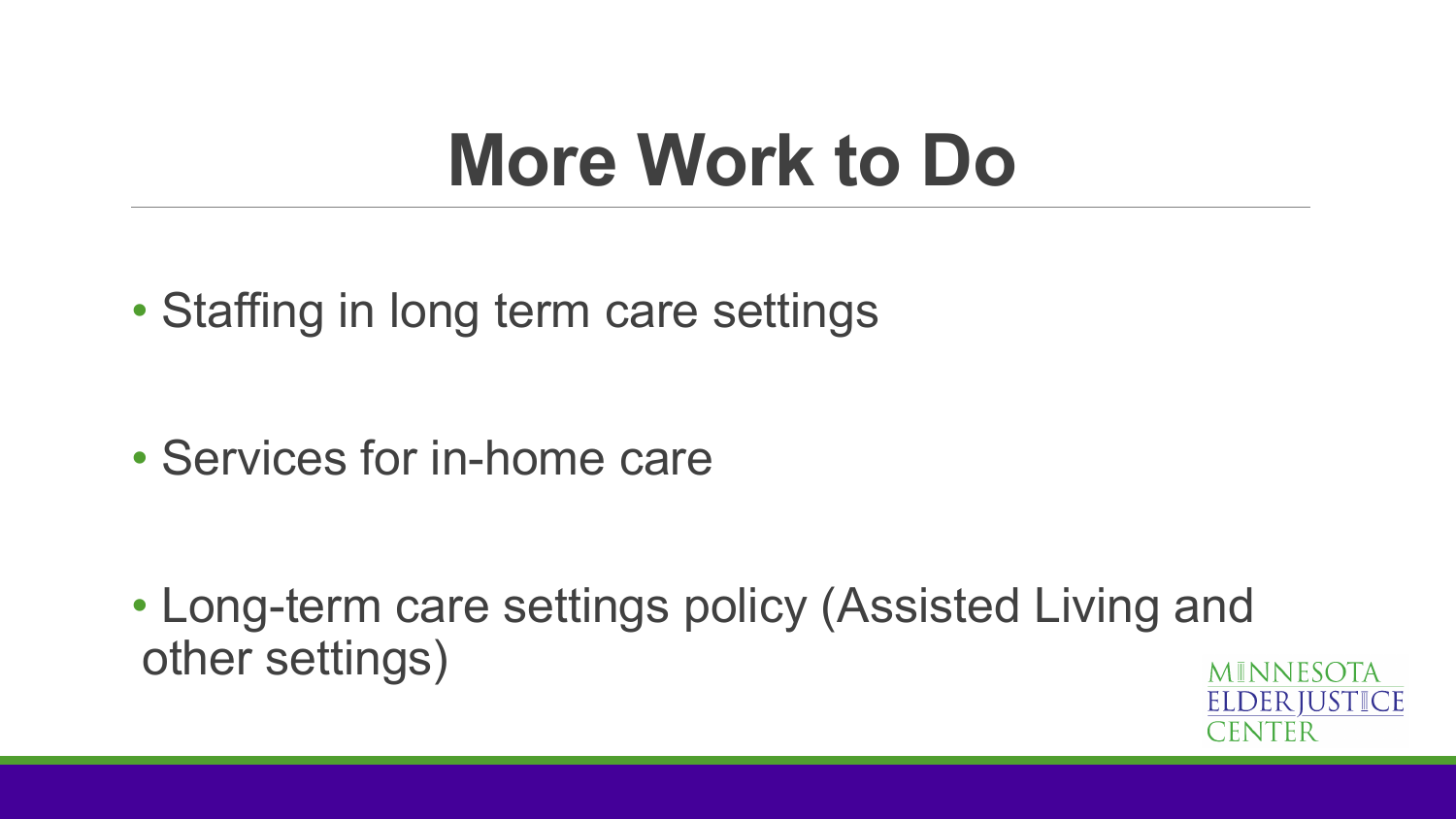### **More Work to Do**

- Continued work on Guardianship and Supported decision making
- Adult Protection and VAA Re-Design Phase 2
	- Must increase access to services and decrease disparities
	- Statewide funding for VAA
	- Address access inequities as highlighted in the 2021 DHS report

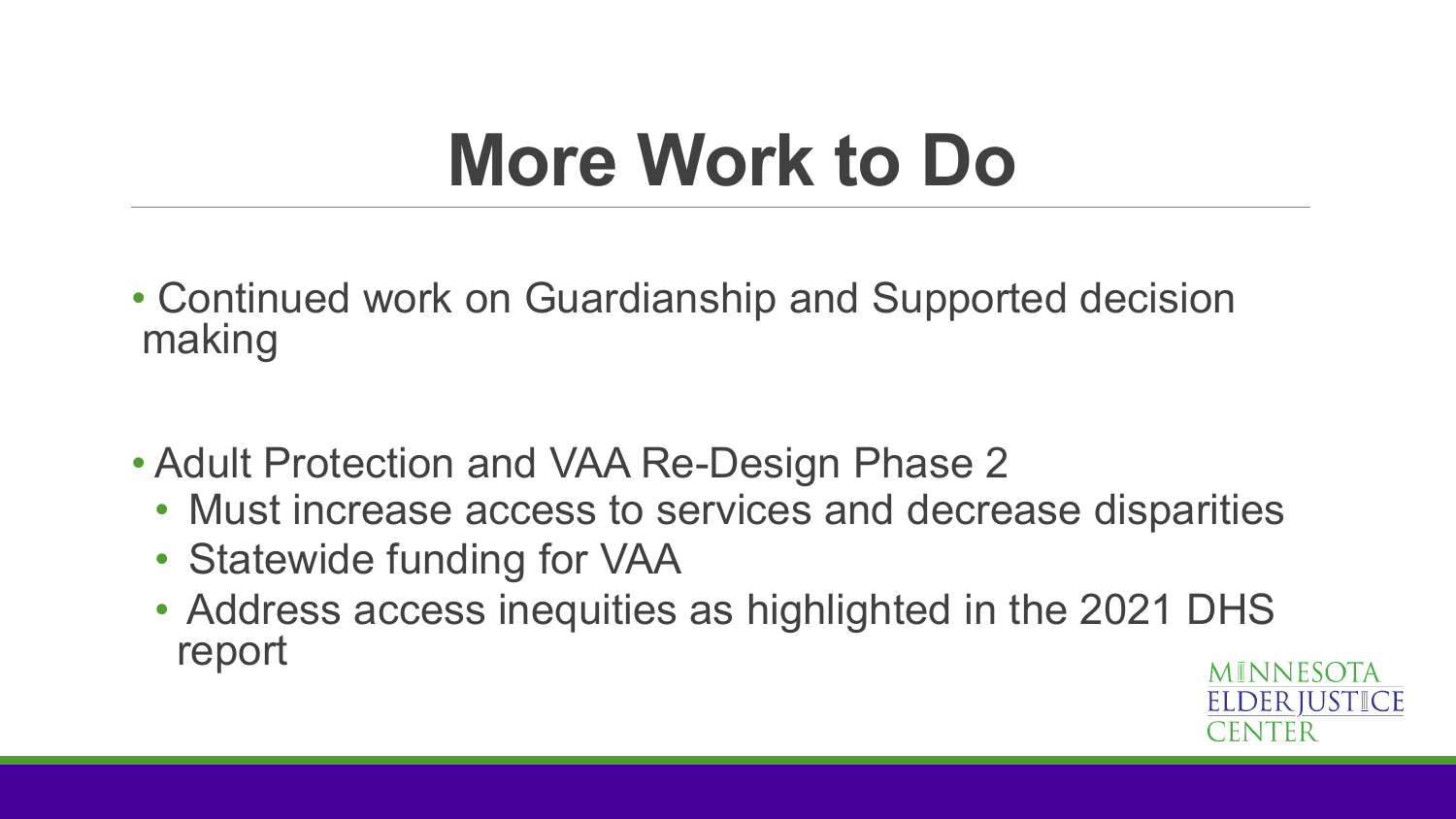# **Where Are We Headed?**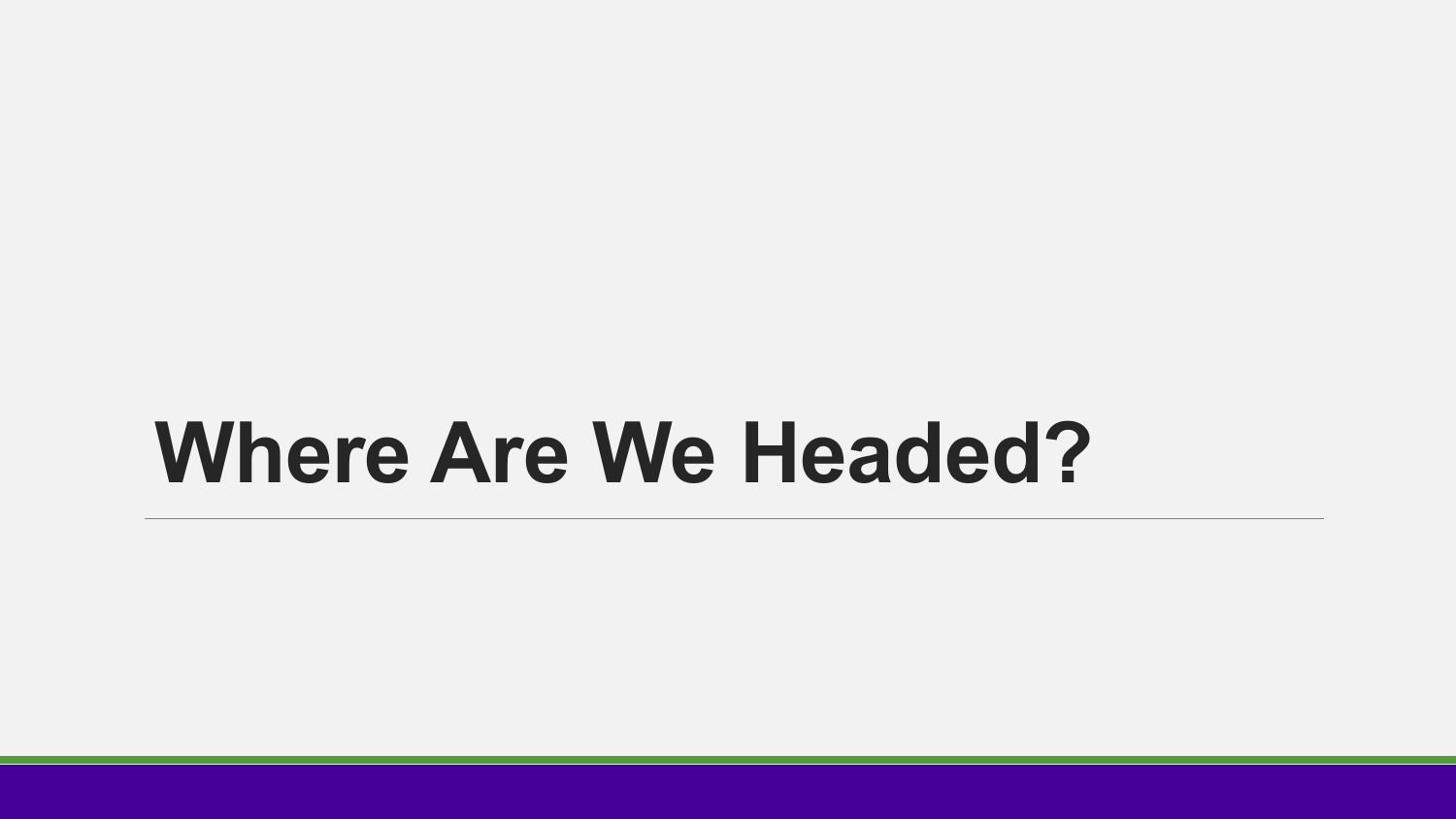#### **Elder Justice Issues to Focus on in Next 5-10 Years**

- Major demographic and labor shifts in the next 5-10 years (already happening)
- Reliance on the caring professions workforce (Benefits? Wages? Government programs)

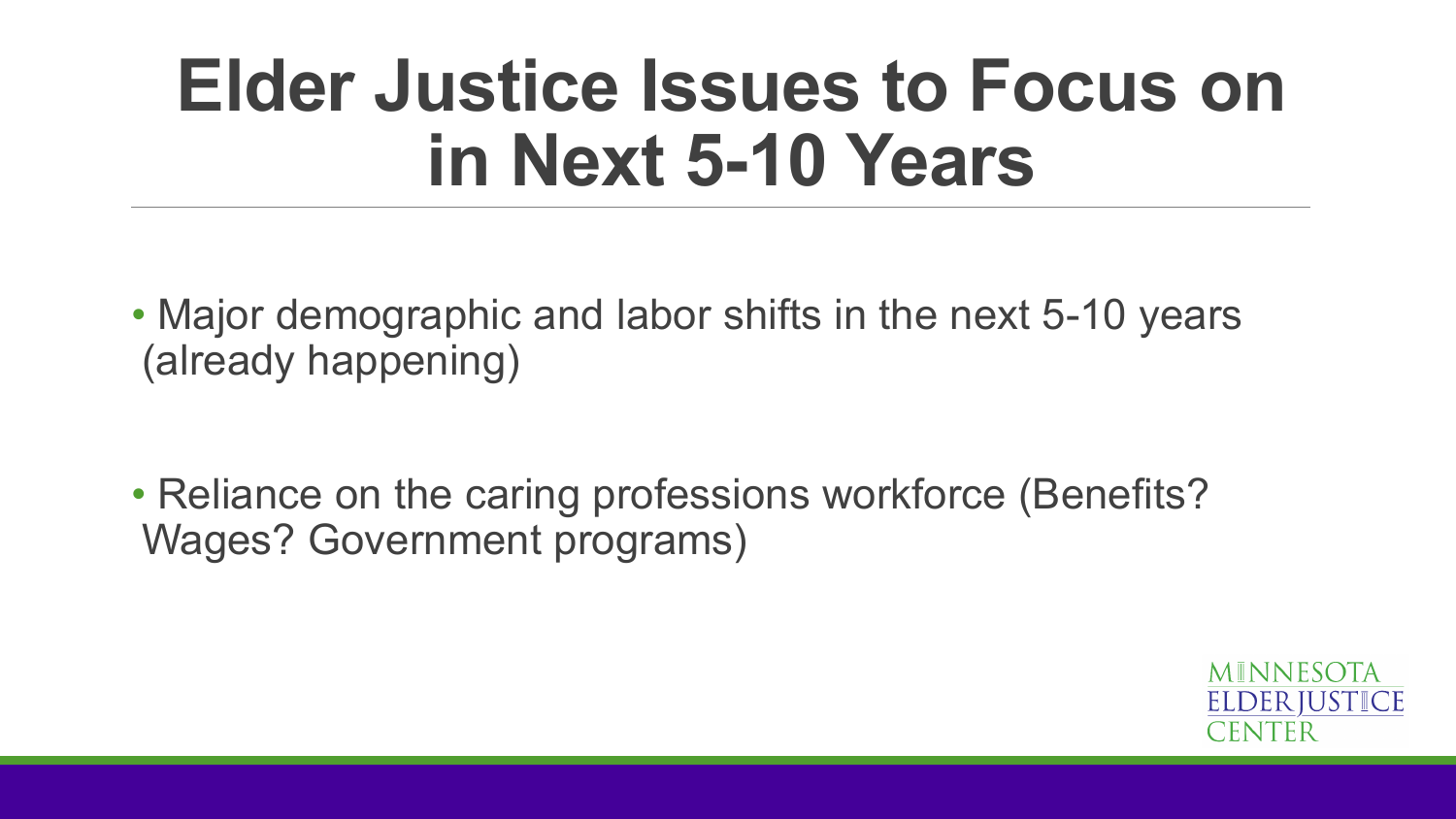#### **Elder Justice Issues to Focus on in Next 5-10 Years**

- Abuse, neglect, and finical exploitation outside of facilities
- Continued updating and reforming of our adult protection system
- Addressing racial disparities in the various aging systems (long term care services and adult protection)